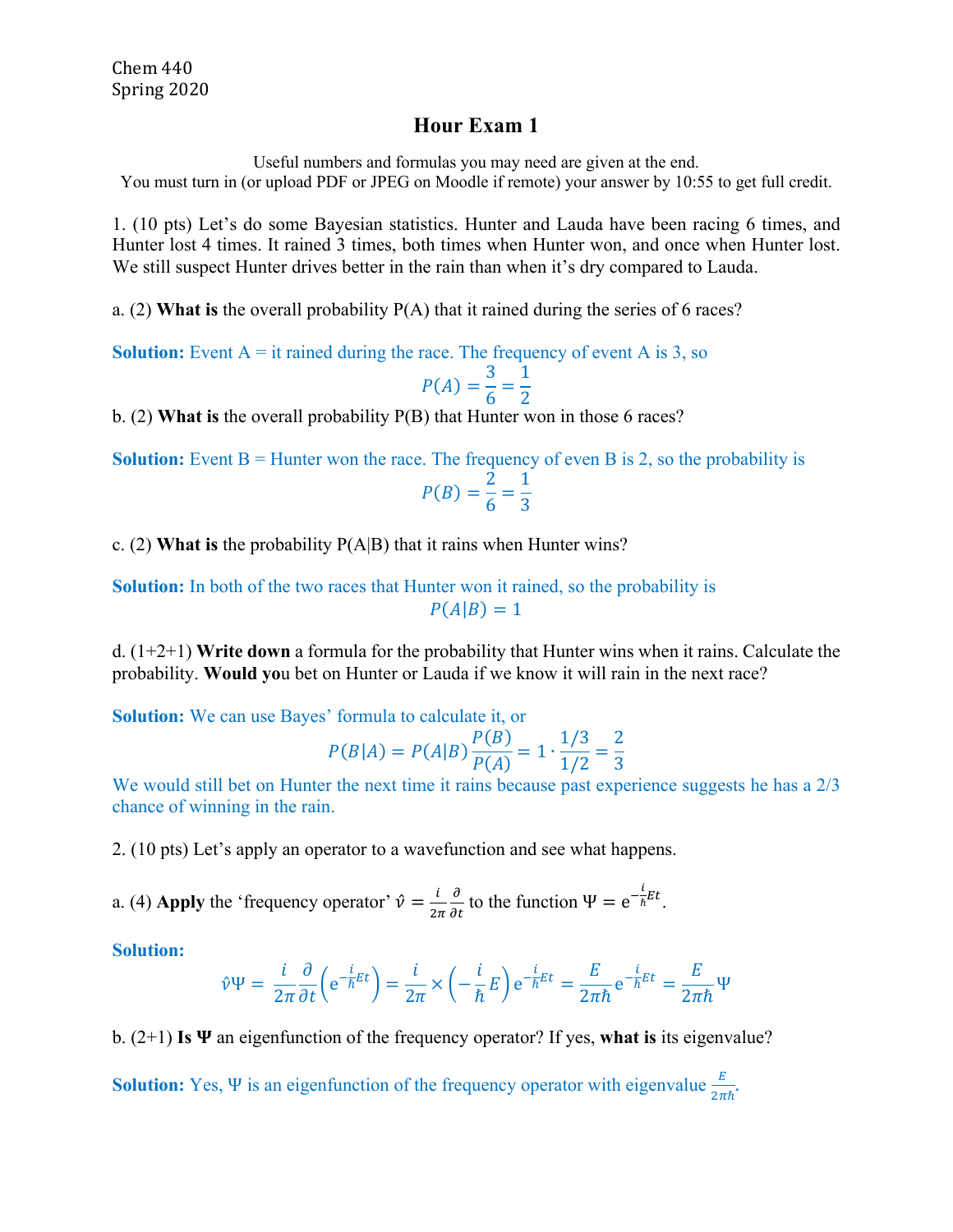Chem 440 Spring 2020

c.  $(2+1)$  Since the eigenvalue of the frequency operator is the frequency v, write **down** a formula for v in terms of i,  $h=2\pi\hbar$  and *E*, and solve for *E*. Looks like you just derived a 'law'! **What is** the name of this 'law'?

**Solution:**  $v = \frac{E}{2\pi\hbar} = \frac{E}{h}$ , so we have the Planck's energy–frequency relation  $E = hv$ .

3. (10 pts) When a quantum spring oscillates, the kinetic energy can go negative when the spring stretches beyond 'x<sub>max</sub>' or compresses beyond 'x<sub>min</sub>', the classically allowed range!

a. (4) For the *n*=1 excited state of a spring with energy  $E_1 = \frac{3hv}{2}$ , at what two values of *x* is  $E_1 = V(x) = kx^2/2$ ? Call them  $x_{\text{max}}$  and  $x_{\text{min}} = -x_{\text{max}}$  and write them down in terms of *k*, *h*, and *v*.

Solution:  
\n
$$
E_1 = \frac{3hv}{2}
$$
\n
$$
V(x) = E_1 \Rightarrow \frac{1}{2}kx^2 = \frac{3hv}{2} \Rightarrow x^2 = \frac{3hv}{k} \Rightarrow x_{max} = +\sqrt{\frac{3hv}{k}} \text{ and } x_{min} = -\sqrt{\frac{3hv}{k}}
$$

b. (6) **Calculate** the probability of being in the "forbidden region" where kinetic energy is negative (where  $E_1 > V(x)$ ). For simplicity, let's pick v and k so  $x_{\text{max}}=1$ , in which case the normalized  $n=1$ wavefunction becomes  $\Psi(x) \approx 2.422xe^{-3x^2/2}$ .

## **Solution:**

 $\Psi(x) \approx 2.422xe^{-\frac{3x^2}{2}}$ ; forbidden region (Kinetic energy<0):  $(x < x_{min})$  and  $(x > x_{max})$ 

$$
P_{forbidden} = 2 \int_{x_{max}}^{\infty} dx \, |\Psi(x)|^2 = 2(2.422)^2 \int_{1}^{\infty} dx \, x^2 e^{-3x^2}
$$

$$
= 11.7 \left[ \frac{\sqrt{3\pi}}{36} \text{erf} \left( \sqrt{3}x \right) - \frac{x}{6} e^{-3x^2} \right]_{1}^{\infty}
$$

 $P_{forbidden} = 0.111$ 

 $\Rightarrow$  11% chance to find the oscillator in the forbidden region

4. (10 pts) Let's talk about the wavefunction for two electrons.

a. (4) Prove that if  $\hat{H}_1\Psi_1(x_1) = E_1\Psi_1(x_1)$  for the 1<sup>st</sup> electron, and  $\hat{H}_2\Psi_2(x_2) = E_2\Psi_2(x_2)$  for the 2<sup>nd</sup> electron, then  $\Psi(x_1, x_2) = \Psi_1(x_1)\Psi_2(x_2)$  is an eigenfunction of  $\hat{H} = \hat{H}_1 + \hat{H}_2$ .

Solution: 
$$
\begin{aligned} (\hat{H}_1 + \hat{H}_2) \Psi_1(x_1) \Psi_2(x_2) &= \hat{H}_1 \Psi_1(x_1) \Psi_2(x_2) + \hat{H}_2 \Psi_1(x_1) \Psi_2(x_2) \\ &= \Psi_2(x_2) \hat{H}_1 \Psi_1(x_1) + \Psi_1(x_1) \hat{H}_2 \Psi_2(x_2) \\ &= \Psi_2(x_2) E_1 \Psi_1(x_1) + \Psi_1(x_1) E_2 \Psi_2(x_2) \\ &= E_1 \Psi_1(x_1) \Psi_2(x_2) + E_2 \Psi_1(x_1) \Psi_2(x_2) \end{aligned}
$$